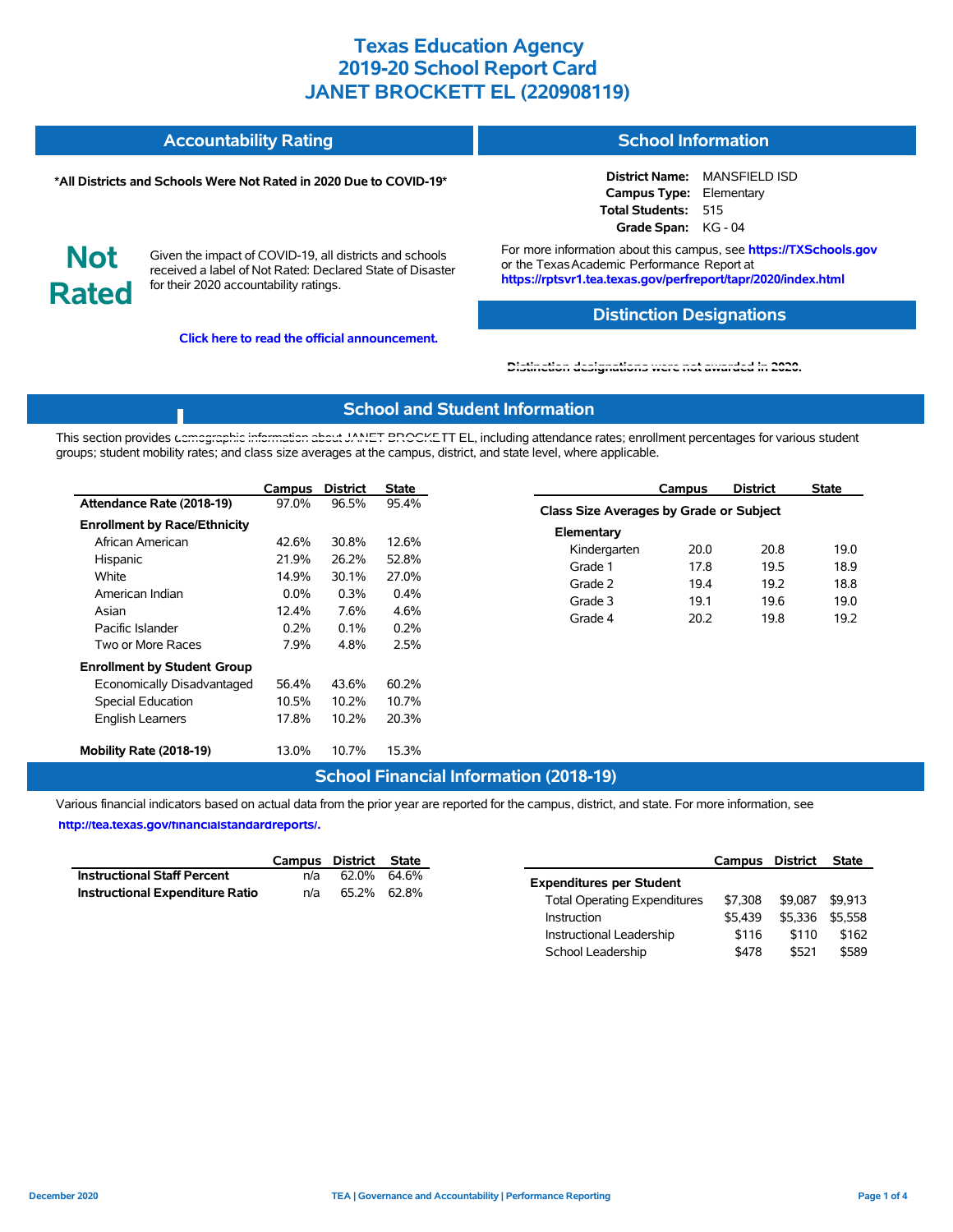### **STAAR Outcomes**

This section provides STAAR performance and Academic Growth outcomes. Academic Growth measures whether students are maintaining performance or improving from year to year. **Please note that due to the cancellation of spring 2020 State of Texas Assessments of Academic Readiness (STAAR) due to the COVID-19 pandemic, the performance of this year's report is not updated.**

|                                                                                |      |              |     |     |                                   |     |       |                          |       | Two or                   |             |               |  |
|--------------------------------------------------------------------------------|------|--------------|-----|-----|-----------------------------------|-----|-------|--------------------------|-------|--------------------------|-------------|---------------|--|
|                                                                                |      |              |     |     | African                           |     |       | American                 |       | <b>Pacific</b>           | <b>More</b> | Econ          |  |
|                                                                                |      | <b>State</b> |     |     | District Campus American Hispanic |     | White | Indian                   | Asian | Islander                 | Races       | <b>Disadv</b> |  |
| STAAR Performance Rates at Approaches Grade Level or Above (All Grades Tested) |      |              |     |     |                                   |     |       |                          |       |                          |             |               |  |
| All Subjects                                                                   | 2019 | 78%          | 87% | 83% | 82%                               | 79% | 85%   | 67%                      | 96%   | $\overline{\phantom{a}}$ | 76%         | 79%           |  |
|                                                                                | 2018 | 77%          | 85% | 78% | 77%                               | 75% | 80%   | $\ast$                   | 90%   | $\overline{\phantom{a}}$ | 73%         | 75%           |  |
| ELA/Reading                                                                    | 2019 | 75%          | 84% | 82% | 81%                               | 75% | 85%   | $\ast$                   | 97%   | $\overline{\phantom{a}}$ | 79%         | 78%           |  |
|                                                                                | 2018 | 74%          | 83% | 83% | 81%                               | 78% | 86%   | $\ast$                   | 93%   | $\overline{\phantom{a}}$ | 89%         | 82%           |  |
| <b>Mathematics</b>                                                             | 2019 | 82%          | 90% | 86% | 85%                               | 85% | 82%   | $\ast$                   | 97%   | $\overline{\phantom{a}}$ | 79%         | 82%           |  |
|                                                                                | 2018 | 81%          | 89% | 82% | 80%                               | 80% | 84%   | $\ast$                   | 97%   | $\overline{\phantom{a}}$ | 67%         | 78%           |  |
| Writing                                                                        | 2019 | 68%          | 80% | 79% | 77%                               | 72% | 89%   | $\ast$                   | 94%   | $\overline{\phantom{a}}$ | 67%         | 73%           |  |
|                                                                                | 2018 | 66%          | 78% | 63% | 62%                               | 62% | 65%   | $\overline{\phantom{0}}$ | 69%   | $\overline{\phantom{a}}$ | $\ast$      | 54%           |  |
| STAAR Performance Rates at Meets Grade Level or Above (All Grades Tested)      |      |              |     |     |                                   |     |       |                          |       |                          |             |               |  |
| All Subjects                                                                   | 2019 | 50%          | 62% | 50% | 48%                               | 48% | 41%   | 50%                      | 76%   | $\blacksquare$           | 32%         | 42%           |  |
|                                                                                | 2018 | 48%          | 59% | 50% | 45%                               | 53% | 50%   | $\ast$                   | 63%   | $\blacksquare$           | 45%         | 44%           |  |
| ELA/Reading                                                                    | 2019 | 48%          | 60% | 47% | 45%                               | 42% | 47%   | $\ast$                   | 70%   | $\overline{\phantom{a}}$ | 29%         | 39%           |  |
|                                                                                | 2018 | 46%          | 57% | 53% | 46%                               | 64% | 49%   | $\ast$                   | 62%   | $\blacksquare$           | 44%         | 46%           |  |
| Mathematics                                                                    | 2019 | 52%          | 65% | 58% | 55%                               | 60% | 44%   | $\ast$                   | 85%   | Ĭ.                       | 43%         | 49%           |  |
|                                                                                | 2018 | 50%          | 61% | 52% | 46%                               | 52% | 53%   | $\ast$                   | 72%   |                          | 44%         | 45%           |  |
| Writing                                                                        | 2019 | 38%          | 51% | 41% | 42%                               | 36% | 22%   | $\ast$                   | 72%   |                          | 17%         | 35%           |  |
|                                                                                | 2018 | 41%          | 56% | 41% | 40%                               | 34% | 46%   |                          | 46%   |                          | $\ast$      | 39%           |  |
| STAAR Performance Rates at Masters Grade Level (All Grades Tested)             |      |              |     |     |                                   |     |       |                          |       |                          |             |               |  |
| All Subjects                                                                   | 2019 | 24%          | 32% | 26% | 23%                               | 22% | 21%   | $0\%$                    | 49%   | $\overline{\phantom{a}}$ | 18%         | 20%           |  |
|                                                                                | 2018 | 22%          | 28% | 23% | 19%                               | 21% | 21%   | $\ast$                   | 44%   | $\overline{\phantom{a}}$ | 27%         | 19%           |  |
| ELA/Reading                                                                    | 2019 | 21%          | 28% | 25% | 26%                               | 19% | 26%   | $\ast$                   | 36%   | $\overline{\phantom{a}}$ | 14%         | 19%           |  |
|                                                                                | 2018 | 19%          | 26% | 31% | 27%                               | 28% | 28%   | $\ast$                   | 55%   | $\overline{\phantom{a}}$ | 22%         | 26%           |  |
| <b>Mathematics</b>                                                             | 2019 | 26%          | 37% | 32% | 25%                               | 33% | 26%   | $\ast$                   | 64%   | $\blacksquare$           | 21%         | 25%           |  |
|                                                                                | 2018 | 24%          | 32% | 23% | 17%                               | 20% | 26%   | $\ast$                   | 45%   | $\overline{\phantom{a}}$ | 33%         | 17%           |  |
| Writing                                                                        | 2019 | 14%          | 21% | 15% | 13%                               | 8%  | 0%    | $\ast$                   | 44%   | Ĭ.                       | 17%         | 11%           |  |
|                                                                                | 2018 | 13%          | 19% | 9%  | 9%                                | 10% | 4%    | $\overline{\phantom{a}}$ | 15%   |                          | $\ast$      | 7%            |  |
| Academic Growth Score (All Grades Tested)                                      |      |              |     |     |                                   |     |       |                          |       |                          |             |               |  |
| <b>Both Subjects</b>                                                           | 2019 | 69           | 74  | 67  | 65                                | 64  | 67    | $\ast$                   | 76    |                          | 60          | 64            |  |
|                                                                                | 2018 | 69           | 73  | 57  | 59                                | 40  | 64    | $\blacksquare$           | 77    | $\overline{a}$           | 50          | 53            |  |
| ELA/Reading                                                                    | 2019 | 68           | 71  | 53  | 53                                | 42  | 59    | $\ast$                   | 67    | $\overline{\phantom{a}}$ | 40          | 49            |  |
|                                                                                | 2018 | 69           | 71  | 60  | 63                                | 39  | 72    | $\overline{a}$           | 77    | $\overline{a}$           | $\ast$      | 54            |  |
| <b>Mathematics</b>                                                             | 2019 | 70           | 77  | 81  | 77                                | 85  | 75    | $\ast$                   | 86    | $\overline{a}$           | 80          | 79            |  |
|                                                                                | 2018 | 70           | 76  | 54  | 56                                | 41  | 56    |                          | 77    |                          | $\ast$      | 53            |  |

? Indicates that the data for this item were statistically improbable or were reported outside a reasonable range.<br>- Indicates zero observations reported for this group.<br>\* Indicates results are masked due to small numbers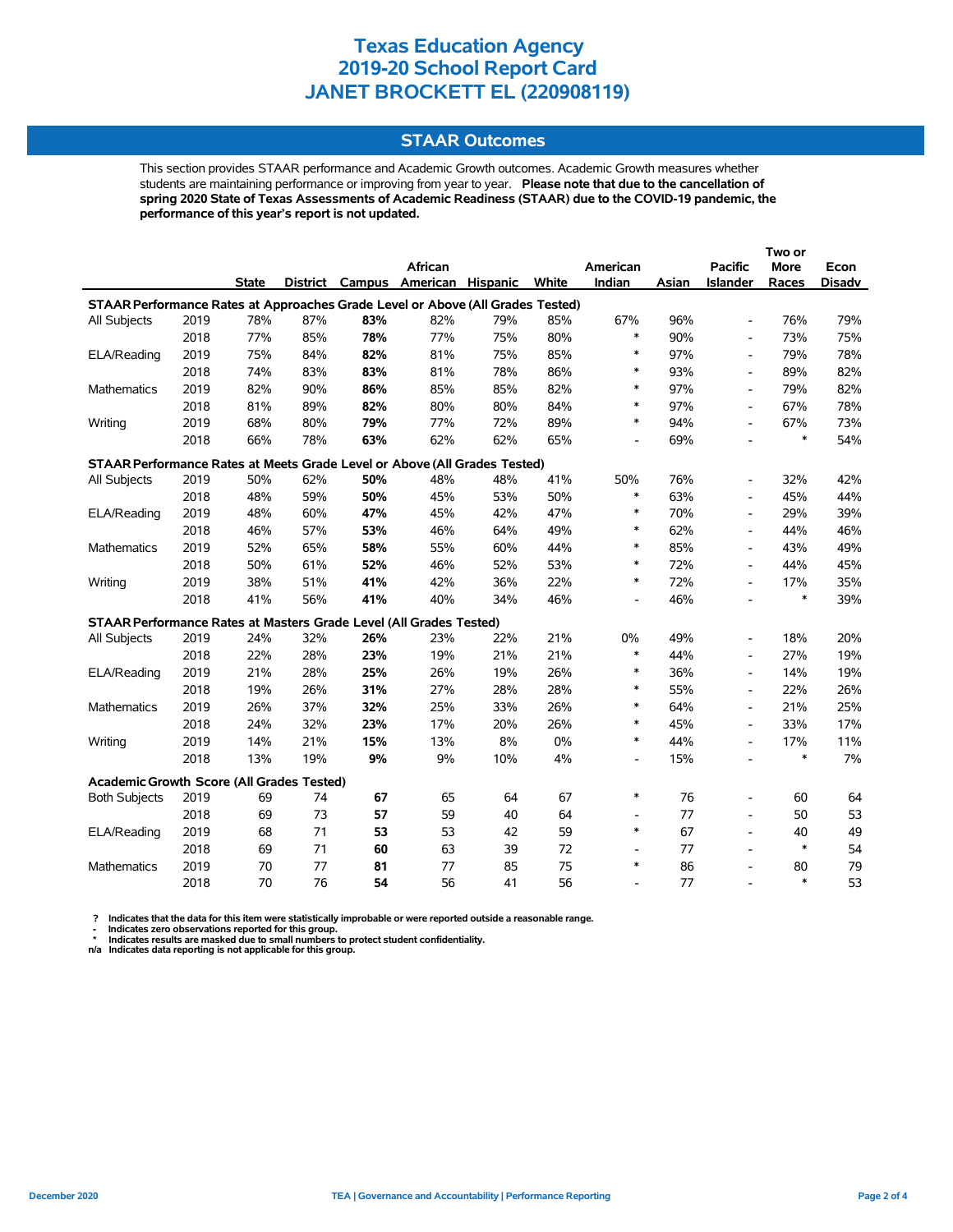## **Prior-Year Non-Proficient and Student Success Initiative STAAR Outcomes**

Progress of Prior-Year Non-Proficient Students shows STAAR performance rates for students who did not perform satisfactorily in 2017-18 but did in 2018-19. Student Success Initiative shows rates related to the requirement for students to demonstrate proficiency on the reading and mathematics STAAR in grades 5 and 8. **Please note that due to the cancellation of spring 2020 State of Texas Assessments of Academic Readiness (STAAR) due to the COVID-19 pandemic, this year's report is not updated.**

|                                                       |                   |                 |         |          |                 |        |               |        | Two or          |             |               |  |
|-------------------------------------------------------|-------------------|-----------------|---------|----------|-----------------|--------|---------------|--------|-----------------|-------------|---------------|--|
|                                                       |                   |                 |         | African  |                 |        | American      |        | <b>Pacific</b>  | <b>More</b> | Econ          |  |
|                                                       | <b>State</b>      | <b>District</b> | Campus  | American | <b>Hispanic</b> | White  | <b>Indian</b> | Asian  | <b>Islander</b> | Races       | <b>Disady</b> |  |
| <b>Progress of Prior-Year Non-Proficient Students</b> |                   |                 |         |          |                 |        |               |        |                 |             |               |  |
|                                                       | Sum of Grades 4-8 |                 |         |          |                 |        |               |        |                 |             |               |  |
| Reading                                               |                   |                 |         |          |                 |        |               |        |                 |             |               |  |
| 2019                                                  | 41%               | 48%             | 17%     | *        | $\ast$          | $\ast$ | $\ast$        | -      |                 | -           | 22%           |  |
| 2018                                                  | 38%               | 44%             | 36%     | *        | *               | $\ast$ | ۰             | $\ast$ |                 | *           | $\ast$        |  |
| <b>Mathematics</b>                                    |                   |                 |         |          |                 |        |               |        |                 |             |               |  |
| 2019                                                  | 45%               | 54%             | 50%     | 25%      | 60%             | $\ast$ | $\ast$        | -      | -               | *           | 44%           |  |
| 2018                                                  | 47%               | 57%             | $\star$ | $\ast$   | $\ast$          | $\ast$ | -             |        |                 |             | $\ast$        |  |

 **? Indicates that the data for this item were statistically improbable or were reported outside a reasonable range.**

**1.** Indicates zero observations reported for this group.<br> **1.** Indicates zero the sex mealed for this group.

 **\* Indicates results are masked due to small numbers to protect student confidentiality. n/a Indicates data reporting is not applicable for this group.**